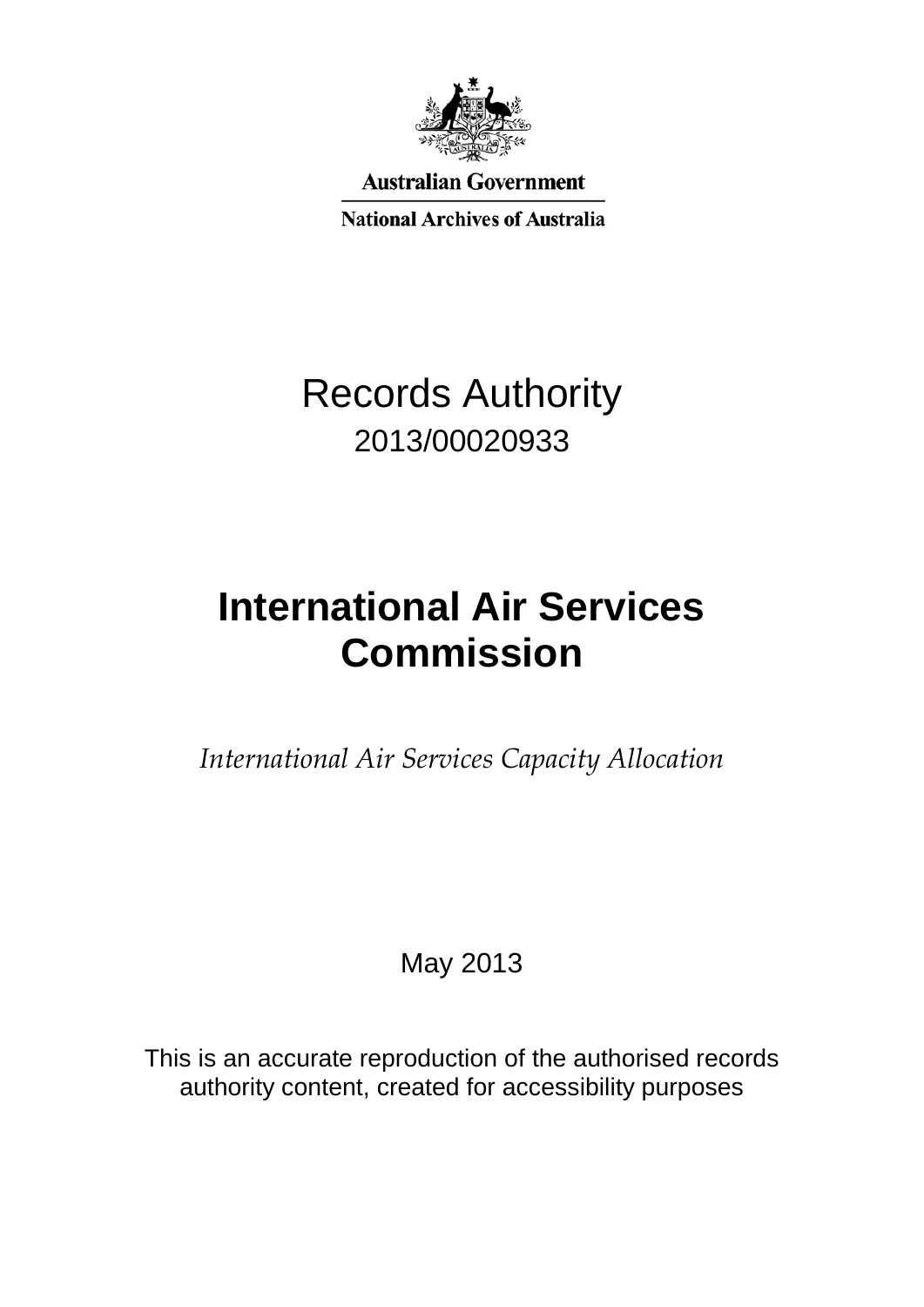### **CONTENTS**

| <b>INTRODUCTION</b>                            |   |
|------------------------------------------------|---|
| <b>APPLICATION OF THIS AUTHORITY</b>           |   |
| CONTACT INFORMATION                            |   |
| <b>AUTHORISATION</b>                           |   |
| INTERNATIONAL AIR SERVICES CAPACITY ALLOCATION | 6 |

© Commonwealth of Australia 2013

This work is copyright. Apart from any use as permitted under the *Copyright Act 1968,* no part may be reproduced by any process without prior written permission from the National Archives of Australia. Requests and inquiries concerning reproduction and rights should be directed to the Publications Manager, National Archives of Australia, PO Box 7425, Canberra Business Centre ACT 2610, Australia.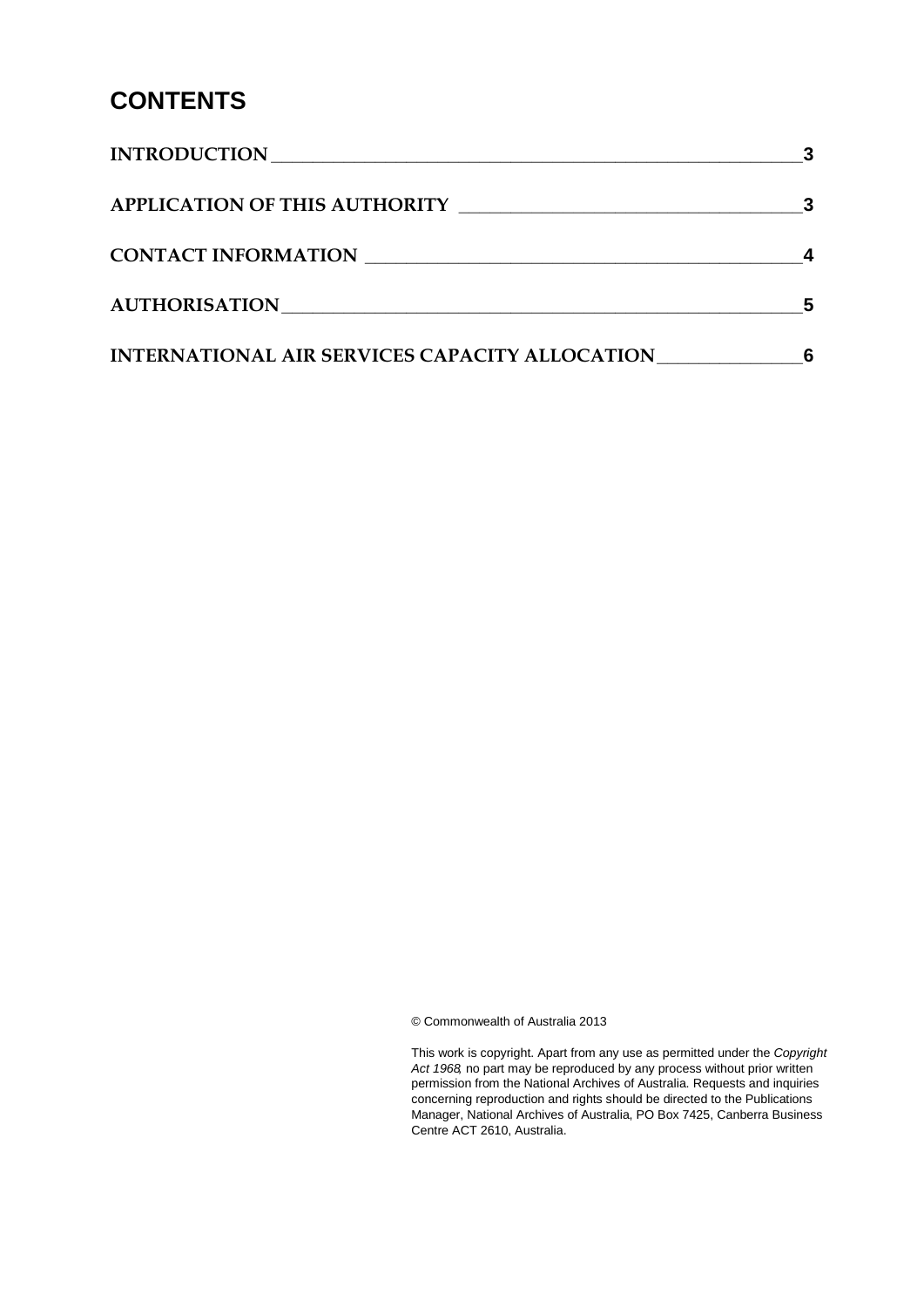#### <span id="page-2-0"></span>**INTRODUCTION**

The International Air Services Commission (IASC) and the National Archives of Australia have developed this Records Authority to set out the requirements for keeping or destroying records for the core business area of International Air Services Capacity Allocation. It represents a significant commitment on behalf of the IASC to understand, create and manage the records of its activities.

This Authority is based on the identification and analysis of the business of the IASC. It takes into account the agency's legal and organisational records management requirements, and the interests of stakeholders, the agency and the National Archives of Australia.

The Authority sets out those records that need to be retained as national archives and specifies the minimum length of time that temporary records need to be kept. This Authority gives the IASC permission under the Archives Act 1983, for the destruction of the temporary records described after the minimum retention period has expired. Retention periods for these temporary records are based on: an assessment of business needs; broader organisational accountability requirements; and community expectations, and are approved by the National Archives of Australia on the basis of information provided by the agency.

As changes in circumstances may affect future records management requirements, the periodic review of this Authority is recommended. All amendments must be approved by the National Archives.

### <span id="page-2-1"></span>**APPLICATION OF THIS AUTHORITY**

- 1. This Authority supersedes Class 9630 in Records Authority 2004/00616220. Class 9630 cannot be used after the issue of this authority.
- 2. This Authority is to be used to determine how long records must be kept. Records are matched to the relevant core business and records class in the Authority.
	- Where the minimum retention period has expired and the records are not needed for agency business they should be destroyed as authorised in this Authority.
	- Records that have not reached the minimum retention period must be kept until they do.
	- Records that are identified as Retain as National Archives (RNA) are to be transferred to the National Archives of Australia for preservation.
- 3. This Authority should be used in conjunction with general records authorities such as:
	- the Administrative Functions Disposal Authority (AFDA) and/or AFDA Express issued by the National Archives to cover business processes and records common to Australian Government agencies;
	- General Records Authority (31) for source (including original) records that have been copied, converted or migrated.
- 4. The Normal Administrative Practice (NAP) provision of the Archives Act 1983 gives agencies permission to destroy certain records without formal authorisation. This usually occurs where records are duplicated, facilitative or for short-term use only. NAP does not replace arrangements agreed to in this Authority but can be used as a tool to assist in identifying records for destruction together with an agency's Records Authority or Authorities, and with AFDA and AFDA Express. The National Archives recommends that agencies develop and implement a Normal Administrative Practice policy. Advice and guidance on destroying records as a normal administrative practice and on how to develop an agency NAP policy is available from the National Archives' website at www.naa.gov.au.
- 5. Records that are reasonably likely to be needed as evidence in a current or future judicial proceeding or are subject to a request for access under the Archives Act 1983, the Freedom of Information Act 1982 or any other relevant Act must not be destroyed until the action has been completed.
- 6. Records subject to a disposal freeze must not be destroyed until the freeze has been lifted. Further information about disposal freezes and whether they affect the application of this Authority is available from the National Archives website at www.naa.gov.au.
- 7. Where the method of recording information changes (for example from a manual system to an electronic system, or when information is migrated from one system to a new system) this Authority can still be applied, providing the records document the same core business. The information must be accessible for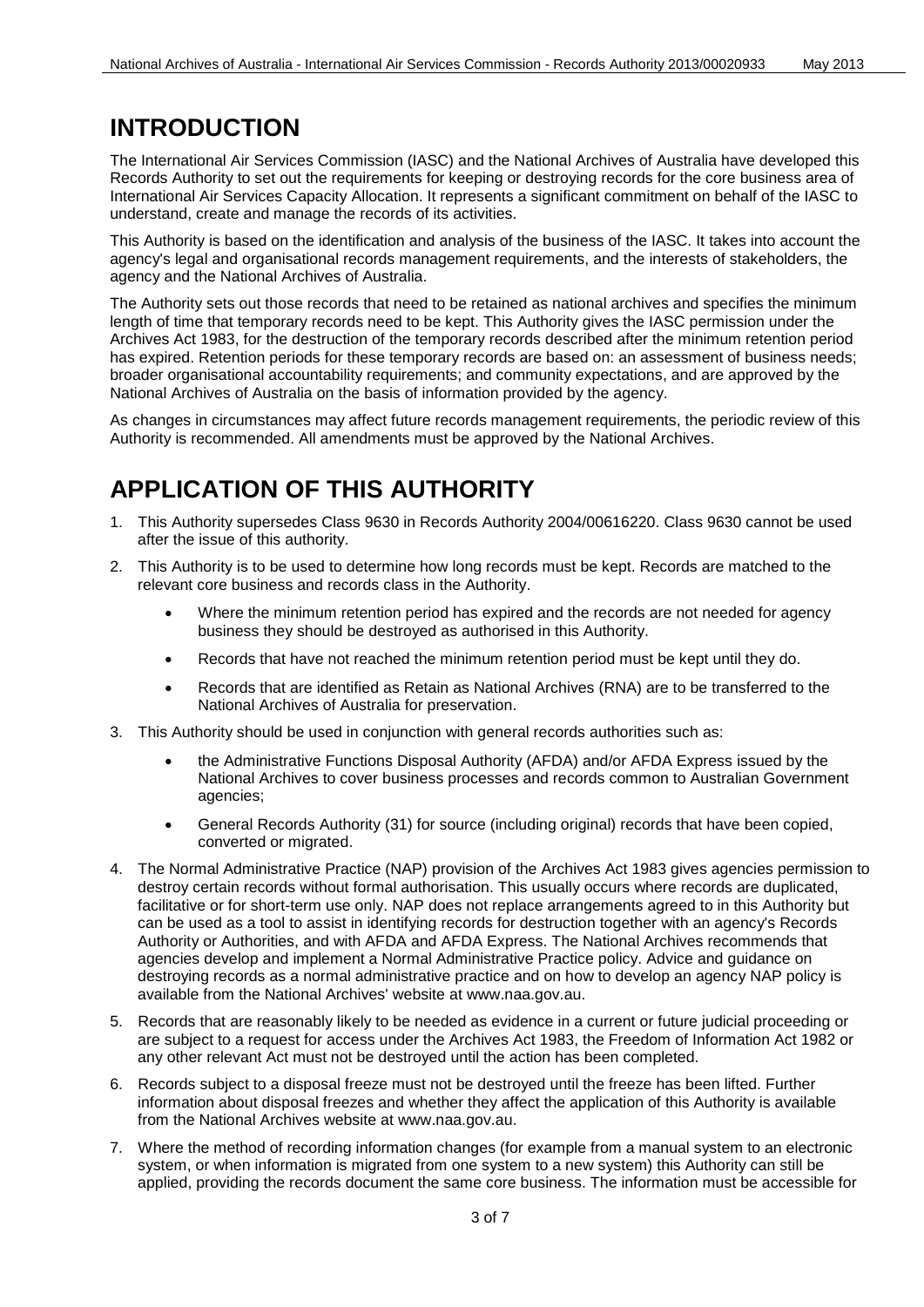the period of time prescribed in this Authority. The IASC will need to maintain continuing access to the information, including digital information, for the periods prescribed in this records authority or until the information is transferred into the custody of the National Archives.

- 8. In general, retention requirements indicate a minimum period for retention. The IASC may extend minimum retention periods if it considers that there is an administrative need to do so, without further reference to the National Archives. Where the IASC believes that its accountability will be substantially compromised because a retention period or periods are not adequate, it should contact the National Archives for review of the retention period.
- 9. Records coming within 'Retain as national archives' classes in this Authority have been determined to be part of the archival resources of the Commonwealth under Section 3C of the Archives Act 1983. The determination of Commonwealth records as archival resources of the Commonwealth obliges agencies to transfer the records to the National Archives when they cease to be current and, in any event, within 15 years of the records coming into existence, under Section 27 of the Archives Act 1983.
- 10. Records in the care of agencies should be appropriately stored, managed and preserved. Agencies need to meet this obligation to ensure that the records remain authentic and accessible over time. Under Section 31 of the Archives Act 1983, access arrangements are required for records that become available for public access including those records that remain in agency custody.
- 11. Appropriate arrangements should be made with the National Archives when records are to be transferred into custody. The National Archives accepts for transfer only those records designated as national archives.
- 12. Advice on how to use this Authority is available from the IASC records manager. If there are problems with the application of the Authority that cannot be resolved, please contact the National Archives.

### <span id="page-3-0"></span>**CONTACT INFORMATION**

For assistance with this authority or for advice on other records management matters, please contact National Archives' Agency Service Centre.

Queen Victoria Terrace Tel: (02) 6212 3610 Parkes ACT 2600 Fax: (02) 6212 3989 PO Box 7425 Email: **[recordkeeping@naa.gov.au](mailto:recordkeeping@naa.gov.au)** Canberra Business Centre ACT 2610 Website: **[www.naa.gov.au](http://www.naa.gov.au/)**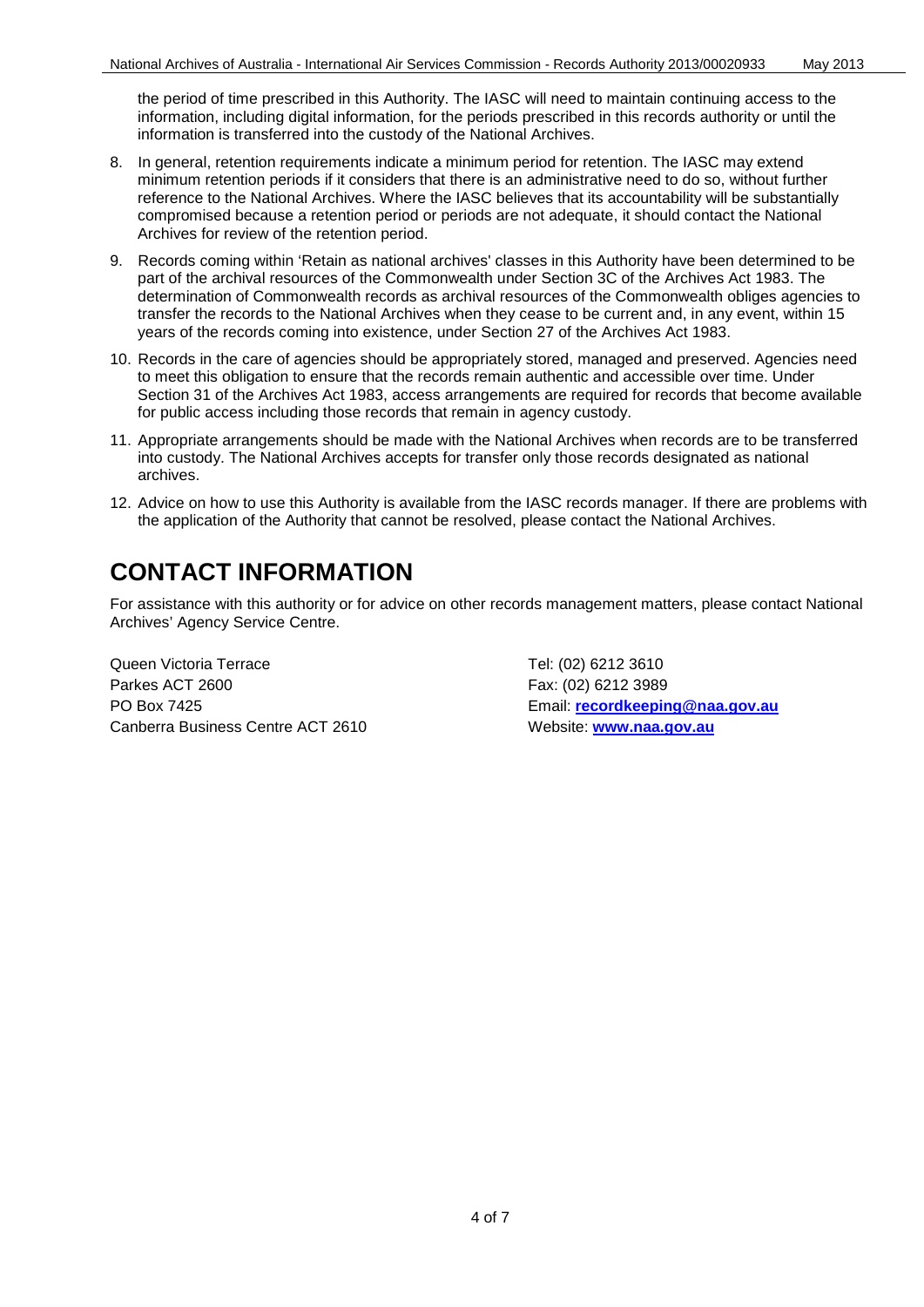### <span id="page-4-0"></span>**AUTHORISATION**

#### **RECORDS AUTHORITY 2013/00020933**

| Person to whom notice of<br>authorisation is given: | Dr Jill Walker<br>Chair<br>International Air Services Commission<br>62 Northbourne Avenue |
|-----------------------------------------------------|-------------------------------------------------------------------------------------------|
|                                                     | Canberra ACT 2601                                                                         |

| <b>Purpose:</b>     | Authorises arrangements for the disposal of records in accordance with<br>Section 24(2)(b) of the Archives Act 1983                                                                             |
|---------------------|-------------------------------------------------------------------------------------------------------------------------------------------------------------------------------------------------|
|                     | Determines records classed as 'Retain as national archives' in this<br>Records Authority to be part of the archival resources of the<br>Commonwealth under section 3C of the Archives Act 1983. |
|                     |                                                                                                                                                                                                 |
| <b>Application:</b> | All core business records relating to International Air Services Capacity<br>Allocation.                                                                                                        |
|                     |                                                                                                                                                                                                 |

This authority gives permission for the destruction, retention or transfer to the National Archives of Australia of the records described. This authority will apply only with the consent of the agency currently responsible for the business documented in the records described.

Authorised by: **Date of issue:** David Fricker Director-General National Archives of Australia 6 May 2013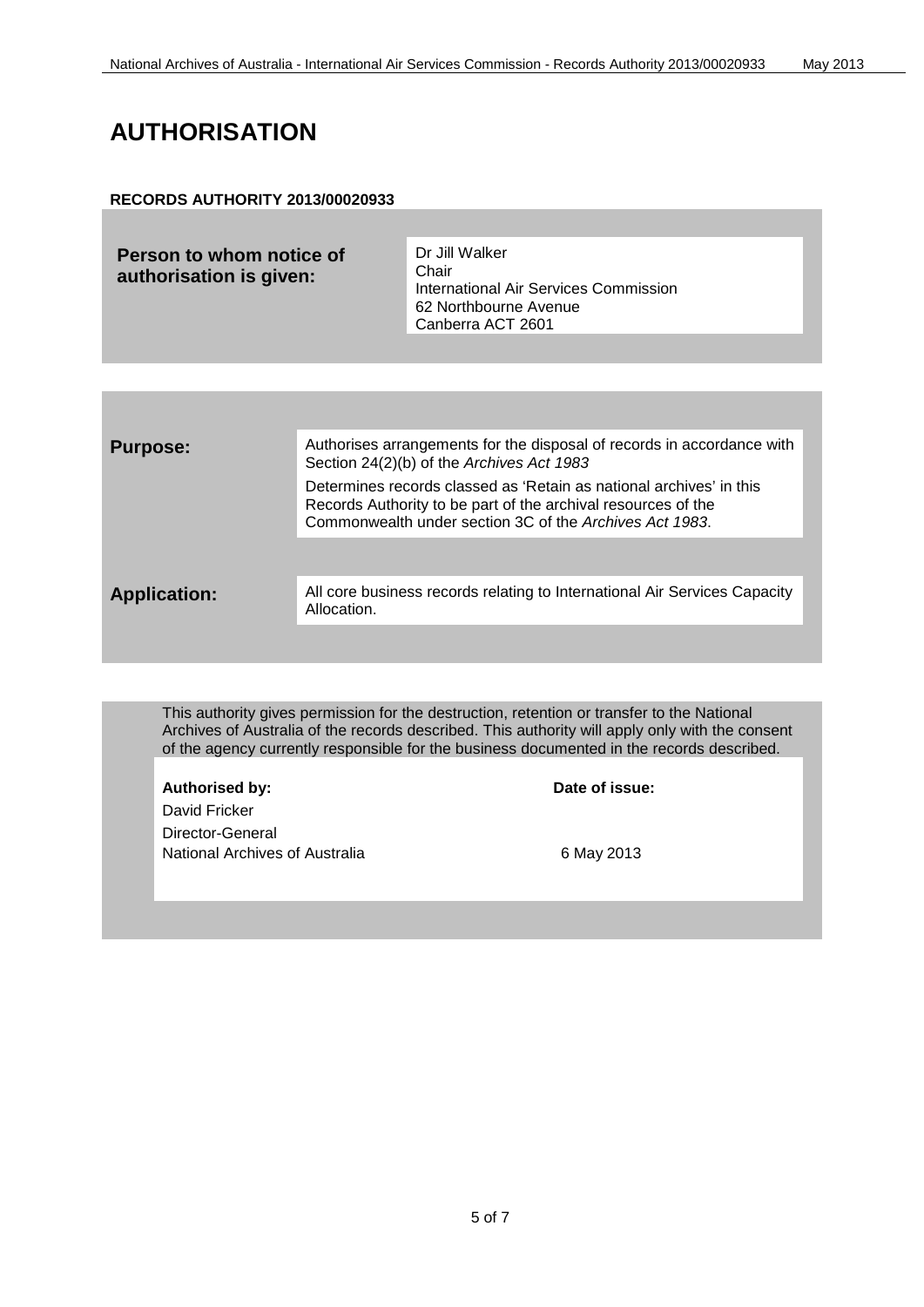#### <span id="page-5-0"></span>**INTERNATIONAL AIR SERVICES CAPACITY ALLOCATION**

The core business of allocating capacity to Australian airlines for the operation of international airline services and deciding on requests by airlines to vary the way in which the capacity may be used.

Note: The capacity allocated by the agency comes from entitlements available to Australia's international airlines under air services arrangements negotiated between Australia and other countries by the lead portfolio Department.

The core tasks associated with capacity allocation include:

- managing capacity allocation cases, including receiving and assessing applications against public benefit criteria (as set out in policy statements issued by the Minister); requesting further information from applicants; consulting with stakeholders; receiving submissions; conducting hearings; undertaking caserelated research; requesting and receiving advice; making determinations for the allocation of capacity and decisions allowing code-sharing; varying, renewing, reviewing, suspending or revoking determinations; and approving transfer applications;
- issuing public notices inviting applications for capacity and submissions about existing applications, and about making determinations;
- handling capacity utilisation requests;
- delegating authority to the agency's delegate to make capacity allocation determinations and decisions on its behalf, and setting associated protocols and policies for the arrangement;
- maintaining indexes and registers, such as the Register of Public Documents containing public versions of applications, submissions and comments for each capacity allocation case being assessed;
- developing and maintaining high-level agreements such as Memoranda of Understanding;
- undertaking research relating to the allocation of capacity;
- managing appeals/reviews against the agency's decisions;
- developing, maintaining and reviewing procedures and guidelines for prospective applicants;
- managing enquiries from stakeholders such as prospective applicants; and
- reporting on current and past cases and other capacity allocation matters.

The performance of the core business is supported by general administrative tasks such as:

- receiving and responding to routine enquiries;
- managing and participating in internal and external meetings
- developing and implementing routine policies and procedures;
- planning and routine reporting; and
- identifying, assessing and managing risk.

*For agency media releases and publicity, use AFDA/AFDA Express – COMMUNITY RELATIONS.*

*For records concerning meetings and members of the International Air Services Commission, use GRA 27 – GOVERNING BODIES.*

*For the preparation and passage of the agency's legislation through Parliament, and for advice and submissions to the portfolio Minister in relation to changes to the agency's legislation and Minister's policy statement, use AFDA/AFDA Express GOVERNMENT RELATIONS.*

*For data and metadata administration use AFDA/AFDA Express – INFORMATION MANAGEMENT.*

*For agency publications, use AFDA/AFDA Express – PUBLICATION.*

*For the development of legislative requirements, use AFDA/AFDA Express – STRATEGIC MANAGEMENT.*